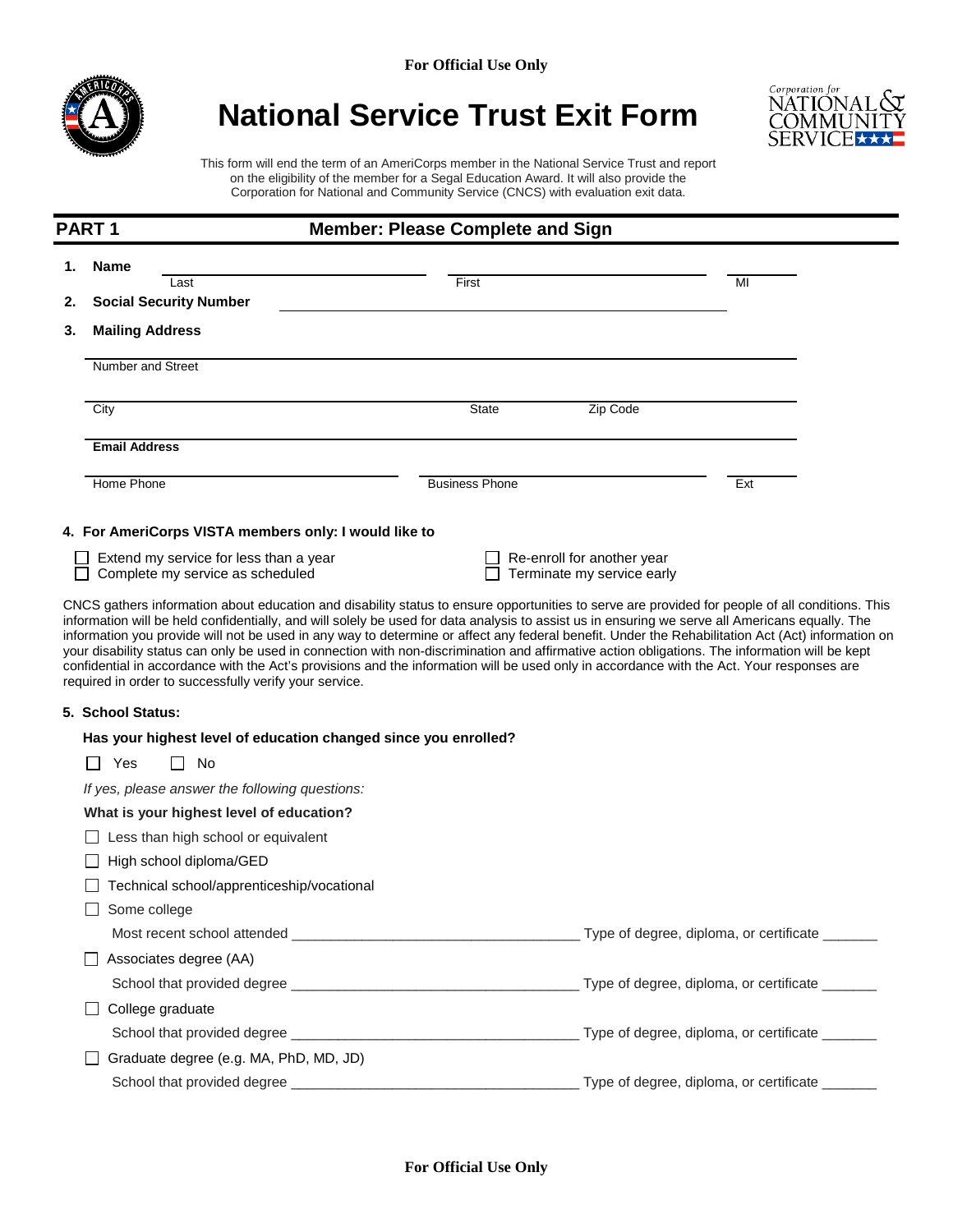# **For Official Use Only**

#### **6. Disability Status:**

The next questions address disability and serious health conditions. Your responses will ensure that our outreach and recruitment policies are reaching a wide range of individuals with physical or mental conditions. Consider your answers without the use of medication and aids (except eyeglasses) or the help of another person.

|                   | Do you have one of the following? (check all that apply):                                                                                                                                                                                                                                                                                                                                                                                                                                                                                                                                                                                                                                                                                                                                                                                                                                                                                                                                                                                                                                                                                                                                                                                                                                                                                          |  |                                                                                                                                                                                                                                                                                                                                                                                                                                                                                                                                                                                                                                                                                                                                                                                                                                                                                                                                                                                                                                                                                                                           |  |  |
|-------------------|----------------------------------------------------------------------------------------------------------------------------------------------------------------------------------------------------------------------------------------------------------------------------------------------------------------------------------------------------------------------------------------------------------------------------------------------------------------------------------------------------------------------------------------------------------------------------------------------------------------------------------------------------------------------------------------------------------------------------------------------------------------------------------------------------------------------------------------------------------------------------------------------------------------------------------------------------------------------------------------------------------------------------------------------------------------------------------------------------------------------------------------------------------------------------------------------------------------------------------------------------------------------------------------------------------------------------------------------------|--|---------------------------------------------------------------------------------------------------------------------------------------------------------------------------------------------------------------------------------------------------------------------------------------------------------------------------------------------------------------------------------------------------------------------------------------------------------------------------------------------------------------------------------------------------------------------------------------------------------------------------------------------------------------------------------------------------------------------------------------------------------------------------------------------------------------------------------------------------------------------------------------------------------------------------------------------------------------------------------------------------------------------------------------------------------------------------------------------------------------------------|--|--|
| $\Box$<br>$\perp$ | Deaf or serious difficulty hearing<br>Blind or serious difficulty seeing even when wearing<br>glasses<br>Missing an arm, leg, hand, or foot<br>Significant psychiatric disorder (e.g. bipolar disorder,<br>schizophrenia, PTSD, major depression, etc.)<br>Intellectual disability (formerly described as mental<br>retardation)<br>Developmental disability (e.g. cerebral palsy, autism<br>spectrum disorder, etc.)<br>Other disability or serious health condition, including:<br>Alcoholism<br>$\bullet$<br>Cancer<br>$\bullet$<br>Cardiovascular or heart disease<br>$\bullet$<br>Crohn's disease, irritable bowel syndrome, or<br>$\bullet$<br>other gastrointestinal impairment<br>Depression, anxiety disorder, or other<br>$\bullet$<br>psychological disorder<br>Diabetes or other metabolic disease<br>$\bullet$<br>History of drug addiction (but not currently<br>$\bullet$<br>using illegal drugs)<br>Non-paralytic orthopedic impairments (e.g.<br>$\bullet$<br>chronic pain, stiffness, weakness in bones or<br>joints, or some loss of ability to use parts of<br>the body)<br>Sickle cell anemia, hemophilia, or other blood<br>disease<br>Speech impairment<br>If you did not select one of the options above, please indicate why:<br>I have a disability or serious health condition, but do not wish to specify my condition |  | Paralysis, partial or complete (any cause)<br>Significant disfigurement (e.g. burns, wounds, accidents,<br>or congenital disorders)<br>Significant mobility impairment (e.g. wheelchair, scooter,<br>walker, leg brace used to walk, etc.)<br>Traumatic brain injury<br>Dwarfism<br>Epilepsy or other seizure disorder<br>HIV infection/AIDS or other immune disorder<br>$\bullet$<br>Kidney dysfunction (e.g. requiring dialysis)<br>$\bullet$<br>Learning disabilities or ADHD.<br>$\bullet$<br>Liver disease (e.g. hepatitis, cirrhosis)<br>$\bullet$<br>Lupus, fibromyalgia, rheumatoid arthritis, or<br>$\bullet$<br>other autoimmune disorder<br>Morbid obesity<br>$\bullet$<br>Nervous system disorder (e.g. migraine<br>$\bullet$<br>headaches, Parkinson's disease, multiple<br>sclerosis, etc.<br>Orthopedic impairments or osteo-arthritis<br>$\bullet$<br>Pulmonary or respiratory impairment, for<br>$\bullet$<br>example, asthma, chronic bronchitis, or TB<br>Spinal abnormalities, for example, spina bifida<br>$\bullet$<br>or scoliosis<br>Thyroid dysfunction or other endocrine disorder<br>$\bullet$ |  |  |
|                   | I do not wish to answer questions regarding disability/serious health conditions<br>None of the conditions listed above apply to me                                                                                                                                                                                                                                                                                                                                                                                                                                                                                                                                                                                                                                                                                                                                                                                                                                                                                                                                                                                                                                                                                                                                                                                                                |  |                                                                                                                                                                                                                                                                                                                                                                                                                                                                                                                                                                                                                                                                                                                                                                                                                                                                                                                                                                                                                                                                                                                           |  |  |
|                   | 7. Do you receive Social Security disability benefits, such as Supplemental Security Income or Social Security Disability<br><b>Insturance (SSDI)?</b>                                                                                                                                                                                                                                                                                                                                                                                                                                                                                                                                                                                                                                                                                                                                                                                                                                                                                                                                                                                                                                                                                                                                                                                             |  |                                                                                                                                                                                                                                                                                                                                                                                                                                                                                                                                                                                                                                                                                                                                                                                                                                                                                                                                                                                                                                                                                                                           |  |  |
|                   | Yes<br>No<br>Prefer not to respond<br>$\mathsf{L}$                                                                                                                                                                                                                                                                                                                                                                                                                                                                                                                                                                                                                                                                                                                                                                                                                                                                                                                                                                                                                                                                                                                                                                                                                                                                                                 |  |                                                                                                                                                                                                                                                                                                                                                                                                                                                                                                                                                                                                                                                                                                                                                                                                                                                                                                                                                                                                                                                                                                                           |  |  |
|                   | 8. Privacy Act Information Release                                                                                                                                                                                                                                                                                                                                                                                                                                                                                                                                                                                                                                                                                                                                                                                                                                                                                                                                                                                                                                                                                                                                                                                                                                                                                                                 |  |                                                                                                                                                                                                                                                                                                                                                                                                                                                                                                                                                                                                                                                                                                                                                                                                                                                                                                                                                                                                                                                                                                                           |  |  |
|                   | Yes, I give the Corporation for National and Community Service permission to release the following information about me to an<br>AmeriCorps Alumni Association (check all that apply):                                                                                                                                                                                                                                                                                                                                                                                                                                                                                                                                                                                                                                                                                                                                                                                                                                                                                                                                                                                                                                                                                                                                                             |  |                                                                                                                                                                                                                                                                                                                                                                                                                                                                                                                                                                                                                                                                                                                                                                                                                                                                                                                                                                                                                                                                                                                           |  |  |
|                   | $\Box$ Address<br>$\Box$ Name<br>$\Box$ Email<br>□ Telephone Number                                                                                                                                                                                                                                                                                                                                                                                                                                                                                                                                                                                                                                                                                                                                                                                                                                                                                                                                                                                                                                                                                                                                                                                                                                                                                |  |                                                                                                                                                                                                                                                                                                                                                                                                                                                                                                                                                                                                                                                                                                                                                                                                                                                                                                                                                                                                                                                                                                                           |  |  |
|                   | Association.                                                                                                                                                                                                                                                                                                                                                                                                                                                                                                                                                                                                                                                                                                                                                                                                                                                                                                                                                                                                                                                                                                                                                                                                                                                                                                                                       |  | No, I do not give the Corporation for National and Community Service permission to release my information to an AmeriCorps Alumni                                                                                                                                                                                                                                                                                                                                                                                                                                                                                                                                                                                                                                                                                                                                                                                                                                                                                                                                                                                         |  |  |
|                   | 9. Post-Service Opportunities:<br>The Corporation for National and Community Service would like to provide you with information and resources to help you stay<br>engaged in service and connect with educational, professional, and alumni opportunities. Please check all that apply:                                                                                                                                                                                                                                                                                                                                                                                                                                                                                                                                                                                                                                                                                                                                                                                                                                                                                                                                                                                                                                                            |  |                                                                                                                                                                                                                                                                                                                                                                                                                                                                                                                                                                                                                                                                                                                                                                                                                                                                                                                                                                                                                                                                                                                           |  |  |
|                   | I am interested in connecting with other AmeriCorps alumni.                                                                                                                                                                                                                                                                                                                                                                                                                                                                                                                                                                                                                                                                                                                                                                                                                                                                                                                                                                                                                                                                                                                                                                                                                                                                                        |  |                                                                                                                                                                                                                                                                                                                                                                                                                                                                                                                                                                                                                                                                                                                                                                                                                                                                                                                                                                                                                                                                                                                           |  |  |
|                   | I am interested in learning more about educational opportunities and how to use my Segal Education Award.                                                                                                                                                                                                                                                                                                                                                                                                                                                                                                                                                                                                                                                                                                                                                                                                                                                                                                                                                                                                                                                                                                                                                                                                                                          |  |                                                                                                                                                                                                                                                                                                                                                                                                                                                                                                                                                                                                                                                                                                                                                                                                                                                                                                                                                                                                                                                                                                                           |  |  |
|                   | am interested in professional development trainings, resume-writing resources, and career opportunities.                                                                                                                                                                                                                                                                                                                                                                                                                                                                                                                                                                                                                                                                                                                                                                                                                                                                                                                                                                                                                                                                                                                                                                                                                                           |  |                                                                                                                                                                                                                                                                                                                                                                                                                                                                                                                                                                                                                                                                                                                                                                                                                                                                                                                                                                                                                                                                                                                           |  |  |

 $\Box$  I am not interested in this information or these resources.

## **For Official Use Only**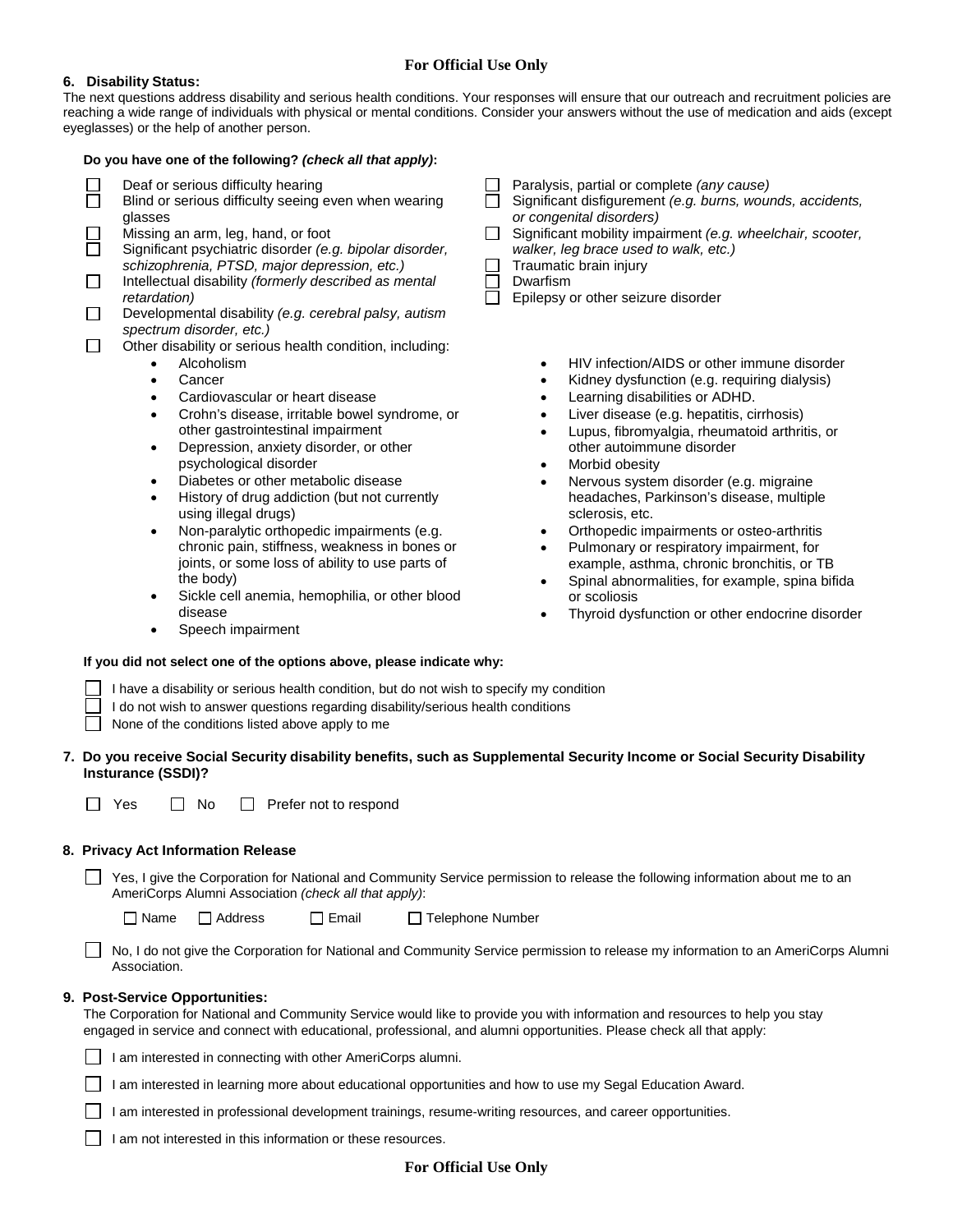## **For Official Use Only**

#### **Certification of Service**

**I certify** that the time I reported to my program as program service hours is true and correct and did not include any service activities prohibited by law, regulation, or grant provisions. **I agree,** by signing this form, to provide, if asked, documentation to verify the accuracy of the information I have provided in this form.

**I understand** that a knowing and willful false statement on this form can be punished by one or more of the following: a fine or imprisonment (or both) under Section 1001 of Title 18, USC; exclusion from participation in Federal programs; forfeiture of benefits I may receive as a result of participation in this program; or other actions authorized by the Civil Fraud Remedies Act, 31 USC 3801-3812.

#### **Member's Signature: Date:**

**Privacy Statement** — In compliance with the Privacy Act of 1974, the following information is provided: The information requested on the AmeriCorps Exit Form is collected pursuant to 42 U.S.C. §§ 12573 and 12602 of the National and Community Service Act of 1990, as amended. The primary purpose of the information is to successfully exit a member from a term of service and enable him or her to receive the education award. The evaluative information will help CNCS improve its programming and services to members. Information may be shared with other agencies, such as the Social Security Administration, through computer matching agreements for the purpose of verifying identity and citizenship status information provided by you in this document, as well as other matching and data sharing agreements with federal agencies, agency contractors, and other non-federal entities to assist the agency in its research and statistical evaluation missions. Your Social Security Number (SSN) is solicited under the authority of the Internal Revenue Code (26 U.S.C. 6011(b) and 6109) for use as a taxpayer identification number. While disclosure of your SSN is voluntary, failure to disclose your SSN may result in a denial of your receiving an education award. All information obtained will be used only for official purposes, treated confidentially, and will not be disclosed outside the agency unless there is a specific official need for the recipient to know the information, there exists a data sharing agreement referenced above, or release of the information falls within one of the exemptions of the Privacy Act.

**Public Burden Statement** — Public reporting burden for this collection of information is estimated to average 10 minutes per submission, including reviewing instructions, gathering and maintaining the data needed, and completing the form. Comments on the burden or content of this instrument may be sent to the Corporation for National and Community Service, Attn: Amy Borgstrom, 1201 New York Avenue, NW, Washington, D.C. 20525. CNCS informs people who may respond to this collection of information that they are not required to respond to the collection of information unless the OMB control number and expiration date displayed on page 1 are current and valid. (See 5 C.F.R. 1320.5(b)(2)(i).)

OMB No.: 3045-0006 Expiration Date: 6/30/2017